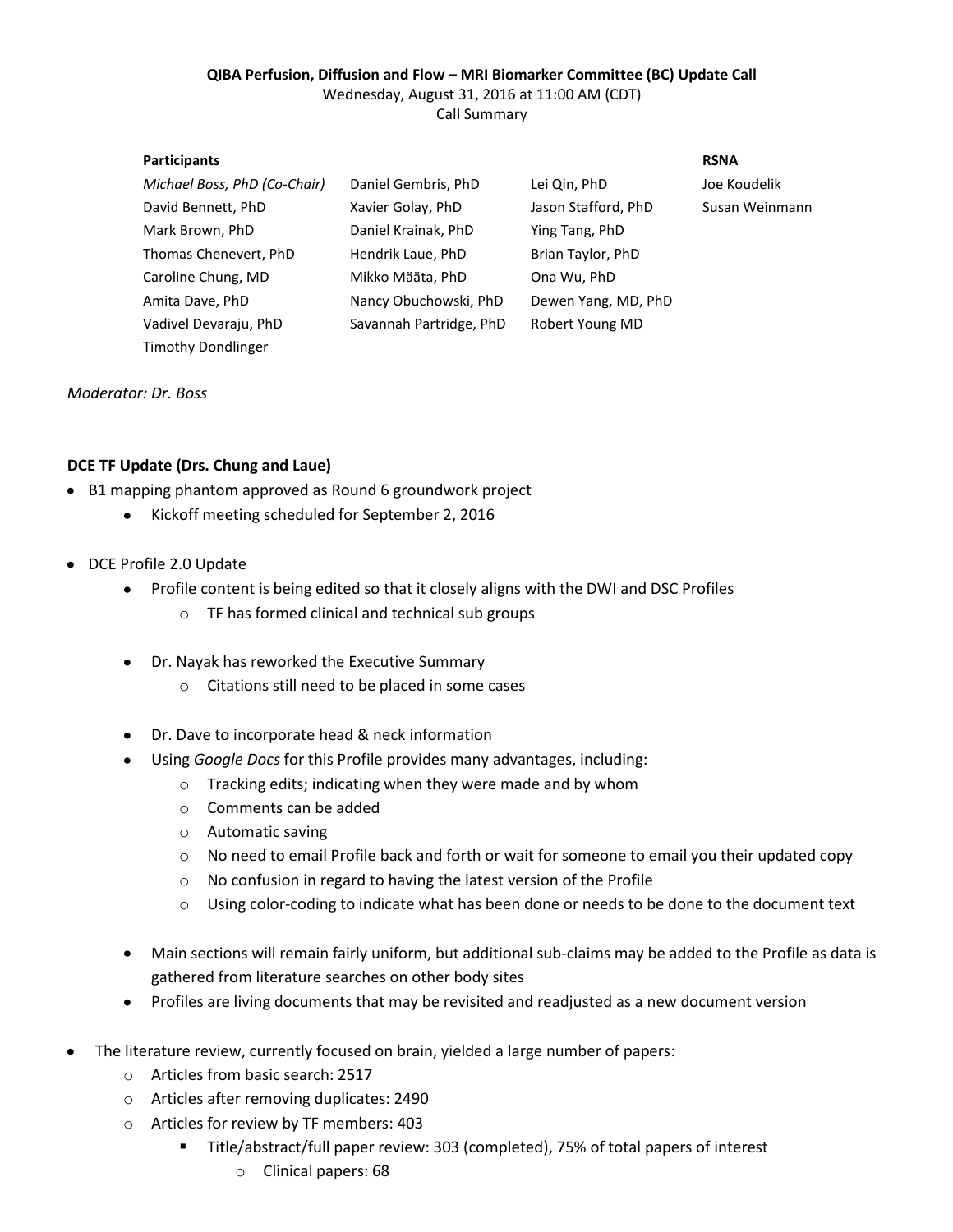- o Preclinical/Theoretical: 40
- o Reviews: 8
- Information was provided on the following topics related to articles reviewed:
	- o Populations:
		- **Brain tumor (glioma, brain mets, meningioma)**
		- MS
		- **Tuberculoma**
		- **TBI, IC hemorrhage, CVA, dementia**
		- **Healthy volunteers**
	- o Majority of outcome measures were Ktrans or Ve
	- o Field Strength/Vendor
	- o Acquisition Parameters (for brain tumors)
	- o Contrast agent
	- o T1 mapping/AIF/Post-processing
	- $\circ$  Reproducibility: No publications were found with test-retest data in the DCE TF's brain literature search
		- Waiting on developing manuscript with test-retest data from Dr. Kalpathy-Cramer
		- **DSC** data already published, DWI presented at ISMRM 2016, DCE forthcoming (to be published ~early Oct.)
- Dr. Chung to return to literature review data to identify how T1-mapping was performed and will share the information with DCE TF members
- Article authors will be contacted for information regarding post-processing methods
- To advance to head & neck body site for the next literature search and review  $\bullet$
- $\bullet$ DCE test-retest study
	- Information was provided on the following aspects of the study:
		- o Study population
		- o MRI sequences
		- o Data
		- o Study protocol
		- o Image analysis

# **RSNA 2016 Annual Meeting PDF-MRI Poster**

- Displaying a poster in the QIBA Kiosk area provides an opportunity to update other QIBA groups on PDF-MRI activities
- Last year's layout is available as a reference and contains summary, goals, TF activities, groundwork projects, publications and presentations
	- PDF-MRI TF elements to include
		- o DSC: literature search, phantom progress, efforts in Profile-writing
		- o DTI: Profile-writing efforts and Round-6 project
		- o DCE: diagrams of B1 phantom, literature search, vendor questionnaire on B1 mapping